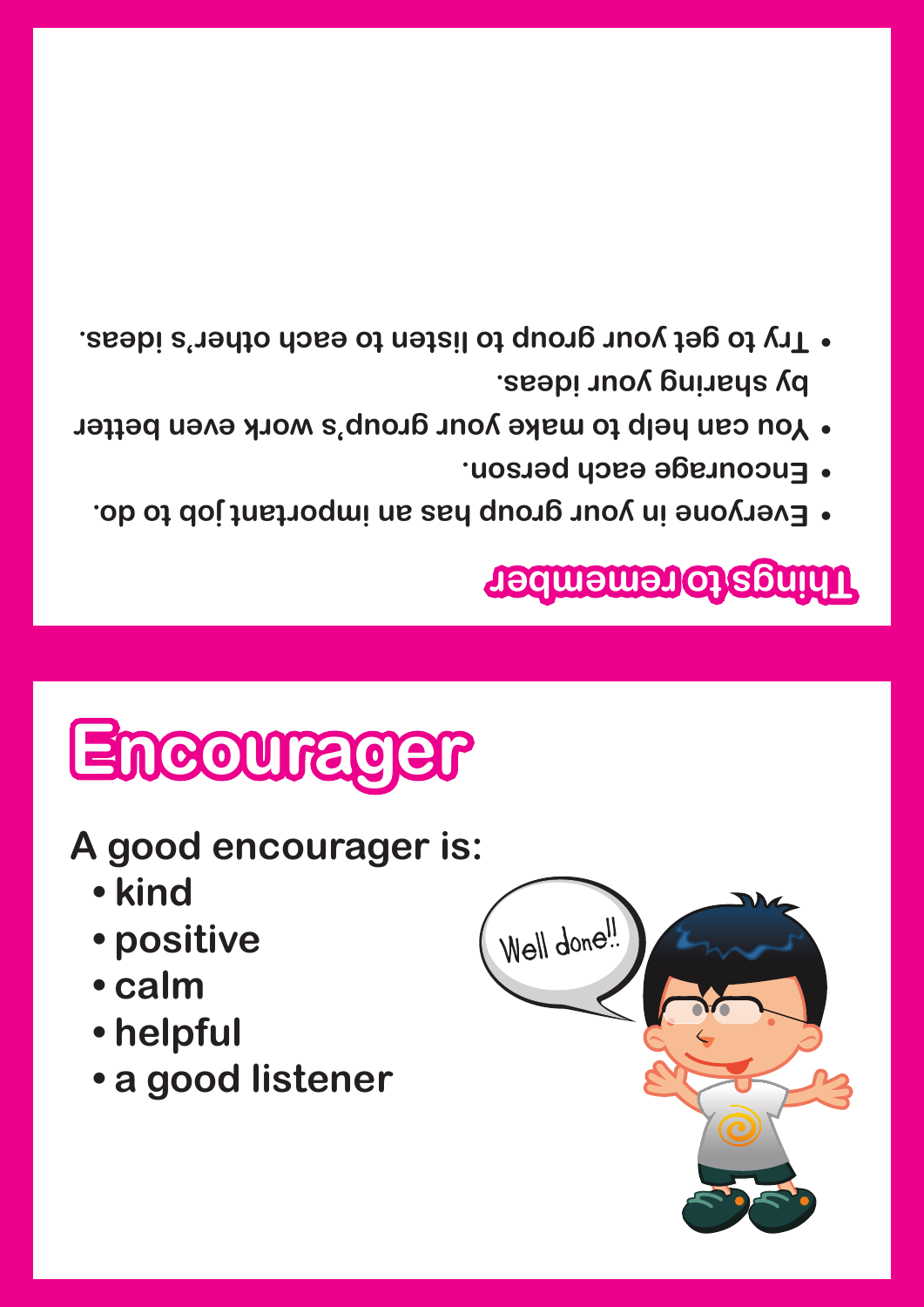- **• good at seeing different ways to do things**
- **• patient • positive**
- 
- **• a good listener**
- 
- **• imaginative • interested**
- **A good ideas person is:**
	-
- 

# **Ideas Person**

#### **Things to remember**

**you to work out your ideas.** 

- **Talk to others about your ideas to make them even • better.**
- **think other people won't like them. You can use mind maps, drawings or notes to help •**

**Don't be afraid to say all of your ideas, even if you •**

**If you are stuck, the other people in your group • might have good ideas too! You need to find good ways to explain your ideas to •**

**other people so that they can understand.**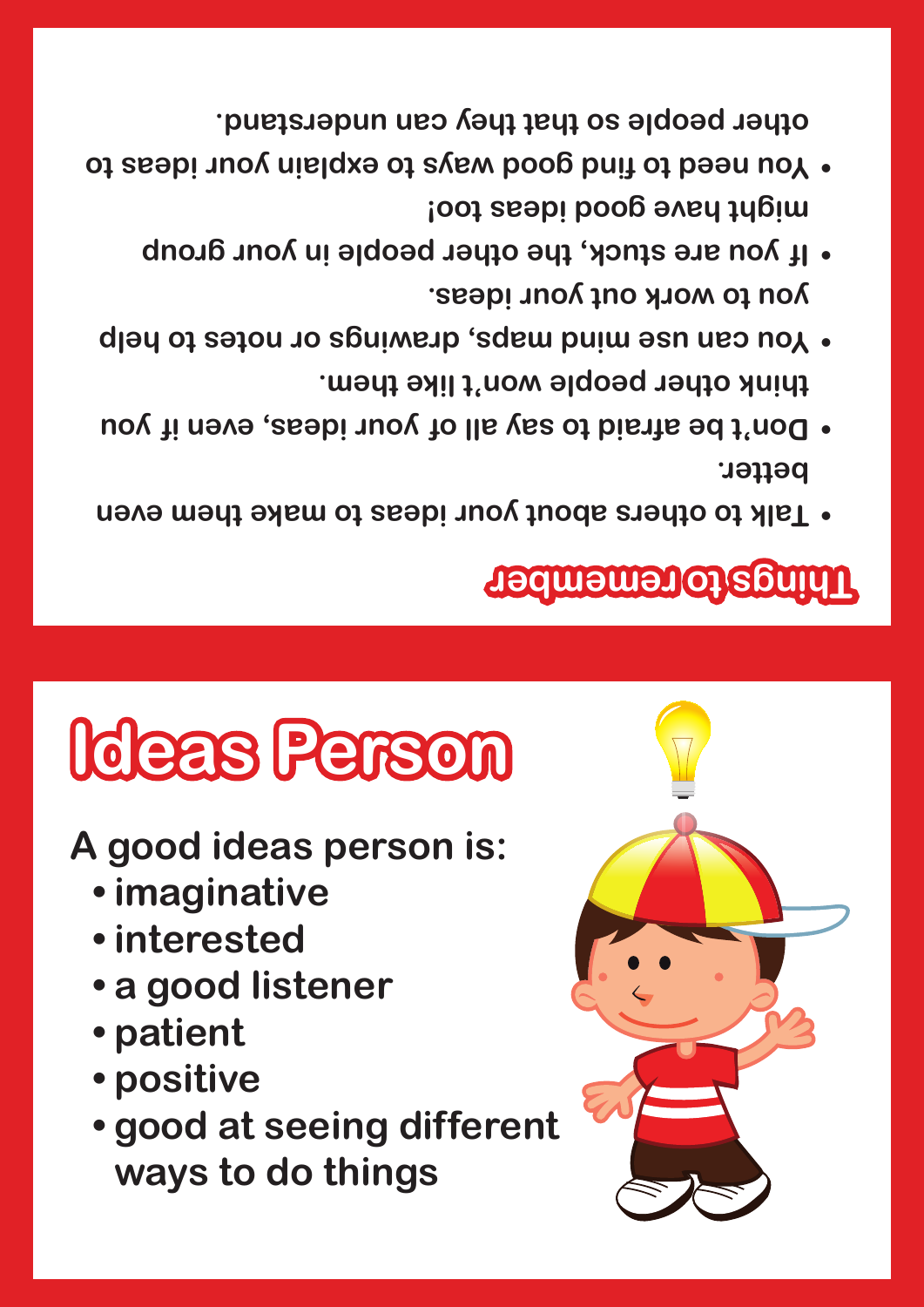

- **• helpful**
- 
- **• fair • busy**
- **• organised**
- 

### **A good manager is:**

## **Manager**

#### **Things to remember**

- **Help your group to make decisions and get the job •**
- **done. Does your group have everything they need? •**

**BRADO** 

- **Make sure that each person is doing their job. •**
- **Check if anyone needs help and if they know what •**
- **they need to do.**

**If things are going wrong, don't worry. Talk to your •**

**group about what changes you should make.**

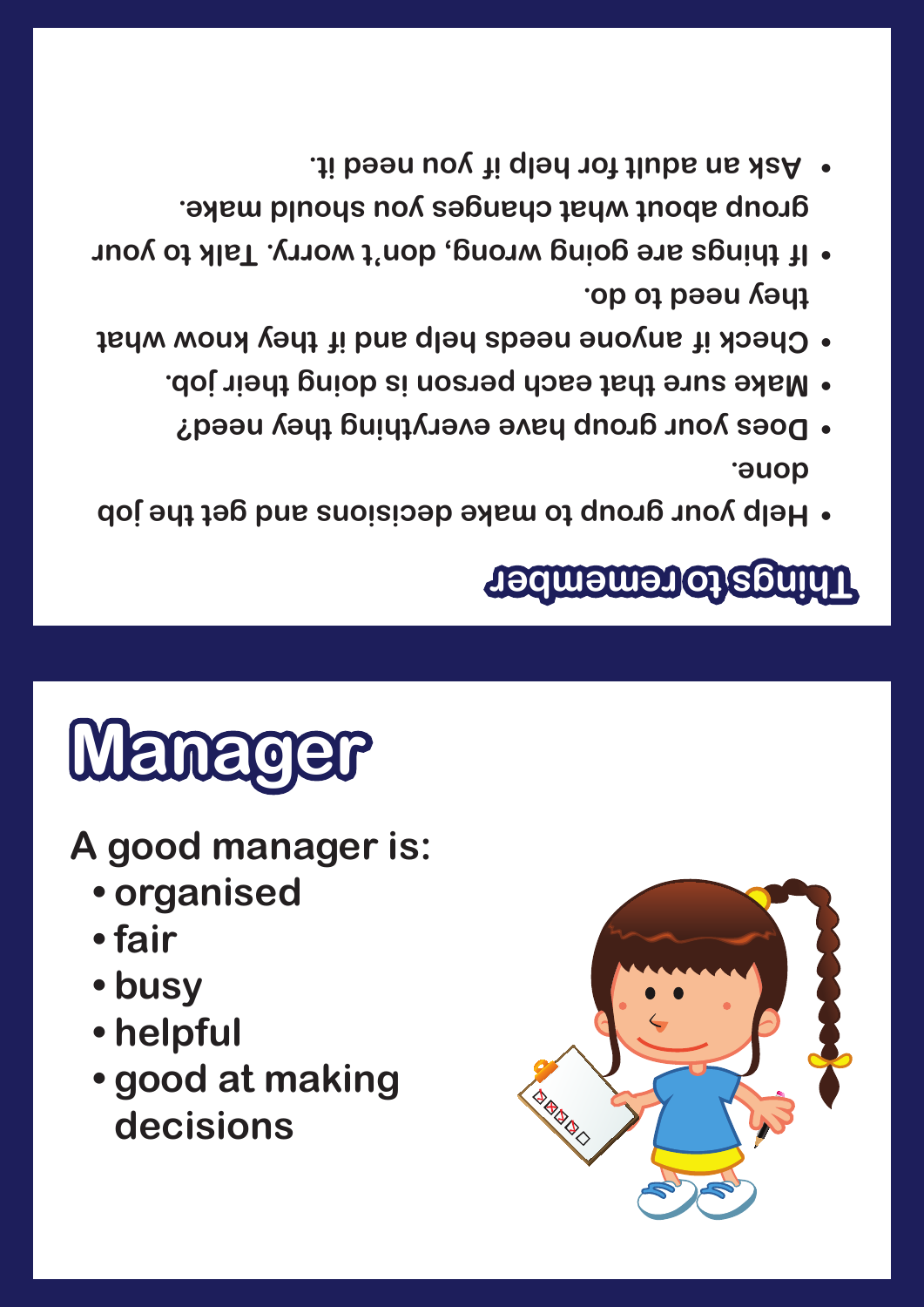

- **• organised**
- 
- **• neat**
- **• a good listener**
- 
- **A good note-taker is:**

## **Note-taker**

#### **Things to remember**

**what they need to do.** 

**done.**

- **Help your group to make decisions and get the job •**
- **Does your group have everything they need? • Make sure that each person is doing their job. •**
- 
- **Check if anyone needs help and that they know •**
- 
- 
- **If things are going wrong, don't worry. Talk to your • group about what changes you should make.**
- **Ask an adult for help if you need it. •**

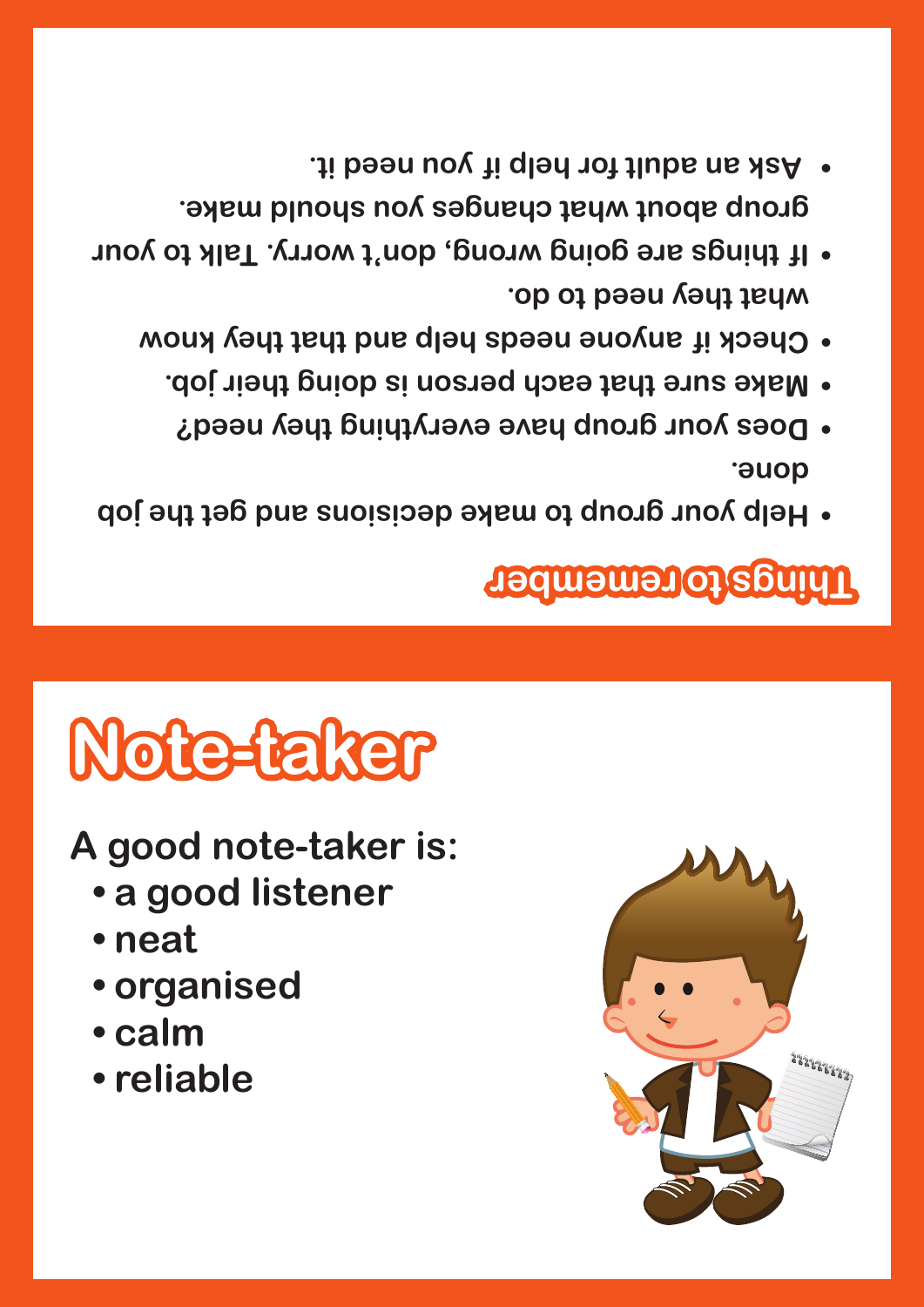

- **• neat • organised**
- **• fair**
- **• a good listener**
- 
- **A good presenter is:**
- 

**Presenter**

#### **Things to remember**

- **Presenting means that you have to tell other people •**
- **about things so that they understand. Ask your group for help to decide what to say. •**
- **You should speak clearly and slowly. •**

presenter

- **Stick to the main points and try not to go off track. •**
- **Join in with the work as well as doing the • presenting.**
- **You can keep the attention of people by looking at •**

**them when you are speaking.**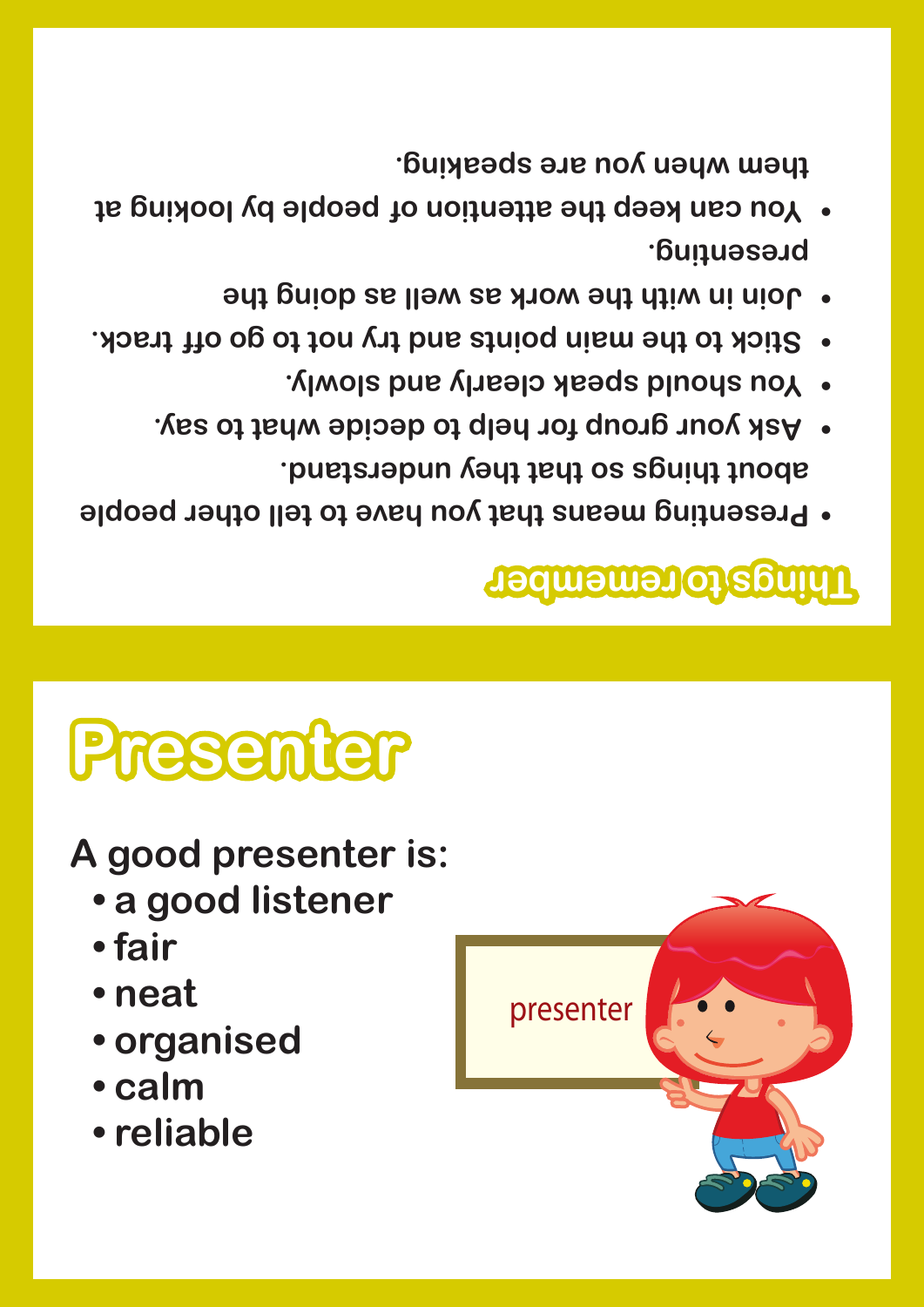- **sure they get things done on time. Join in with the task as well as keeping track of time. •**
- **through. • The other members of your group need you to make** 
	- **finishing time? Let your group know when the time is half way** 
		- **Are you sure about the starting time and the •**
		- **Find out how long your group has for the task. •**

#### **Things to remember**

## **Timekeeper**

- **A good timekeeper is:**
	- **• calm**
	- **• helpful**
	- **• reliable**
	- **• good at checking the time**